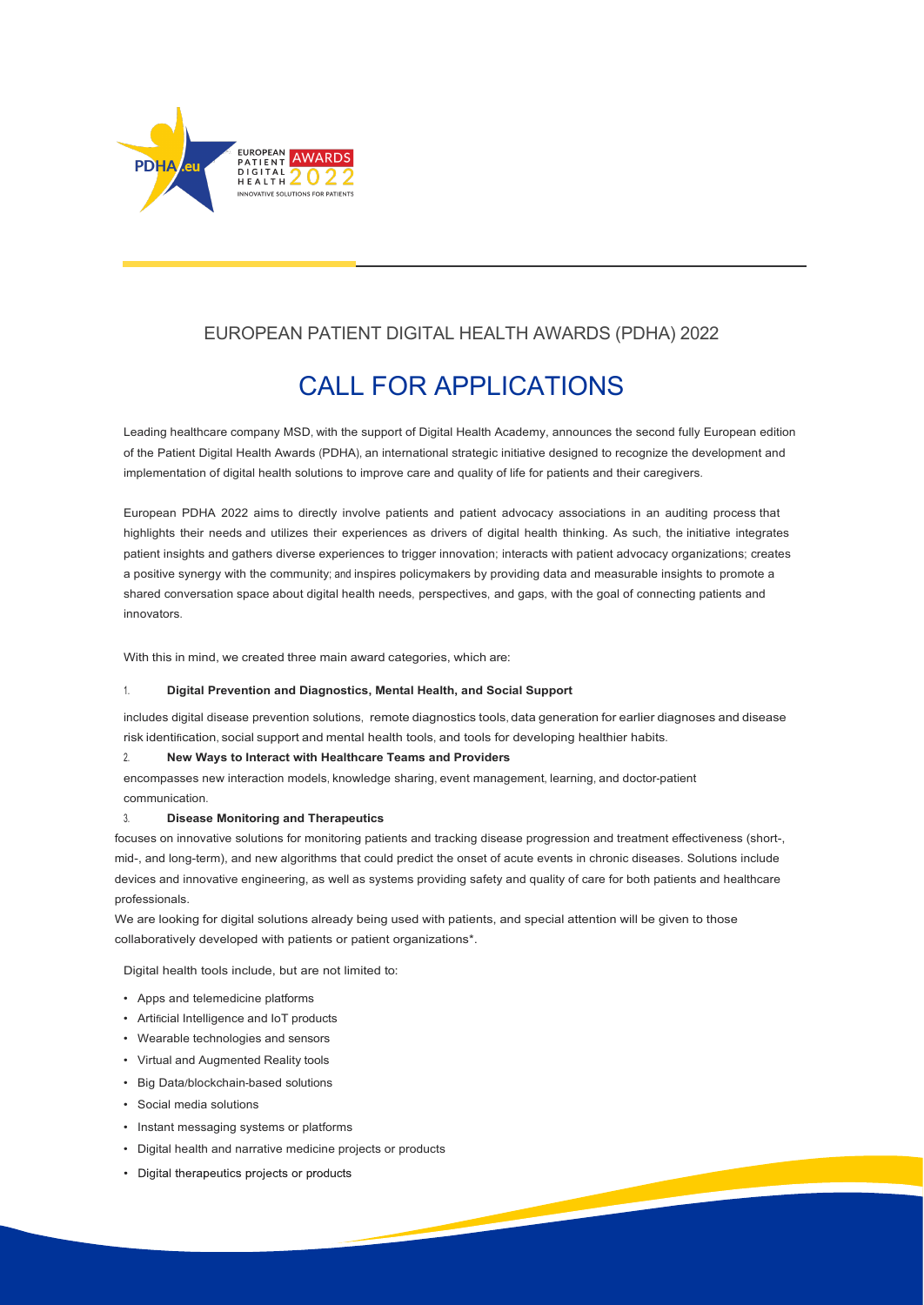

This notice is regulated as follows.

### ART.1: PARTICIPANTS

The European PDHA Call for Applications is open to individuals, patient associations, healthcare providers, scientific foundations, public or private universities and educational institutions, services companies, IT companies, and startups that are located within any of the following countries\*:

- •All European Union Member States: Austria, Belgium, Bulgaria, Croatia, Republic of Cyprus, Czech Republic, Denmark, Estonia, Finland, France, Germany, Greece, Hungary, Ireland, Italy, Latvia, Lithuania, Luxembourg, Malta, Netherlands, Poland, Portugal, Romania, Slovakia, Slovenia, Spain, Sweden
- All EFTA Members: Iceland, Lichtenstein, Norway, Switzerland
- The Balkans: Albania, Bosnia and Herzegovina, Kosovo, Montenegro, North Macedonia, Serbia
- United Kingdom

To submit a project in response to the Call for Applications, each participant or participating entity must provide the following information (a GDPR data-compliant template will be available online):

- Project leader (first name, last name, qualification, e-mail, phone)
- Legal entity/company name
- Fiscal code for individuals or tax code for entities/companies
- Administrative contact person for award notification (first name, last name, title, e-mail, phone)
- Number of projects submitted (each participant can submit up to a maximum of three entries, however, only one may be awarded)
- Acknowledgement and acceptance of the European PDHA Call for Applications conditions
- Acknowledgment that by participating in the European PDHA award, your personal information will be processed for the purposes of the program only and will be deleted afterwards. (Awardees will also be subject to an internal due diligence process before being granted their prize).

### ART. 2: SUBMISSION AND PARTICIPATION PROCESS

Proposals should be in English and submitted by filling in the online form a[t www](http://www.pdha.eu/).pdha.eu[,](http://www.pdha.eu/) which includes the following required fields:

- Rationale and objectives
- Methodology and methods for improving one of the above-mentioned areas
- Any results already available and/or expected results
- Current or expected collaboration with patient associations
- The use of innovative technologies
- Self-certification innovation must be compliant with GDPR and/or any other privacy law in force
- Further annexes, necessary to support a fuller description of the submitted proposals, may also be sent

#### **Not mandatory but highly appreciated:**

- Business plan
- Any evidence of economic sustainability (in the long-term period) to prove feasible go-to-market and/or viability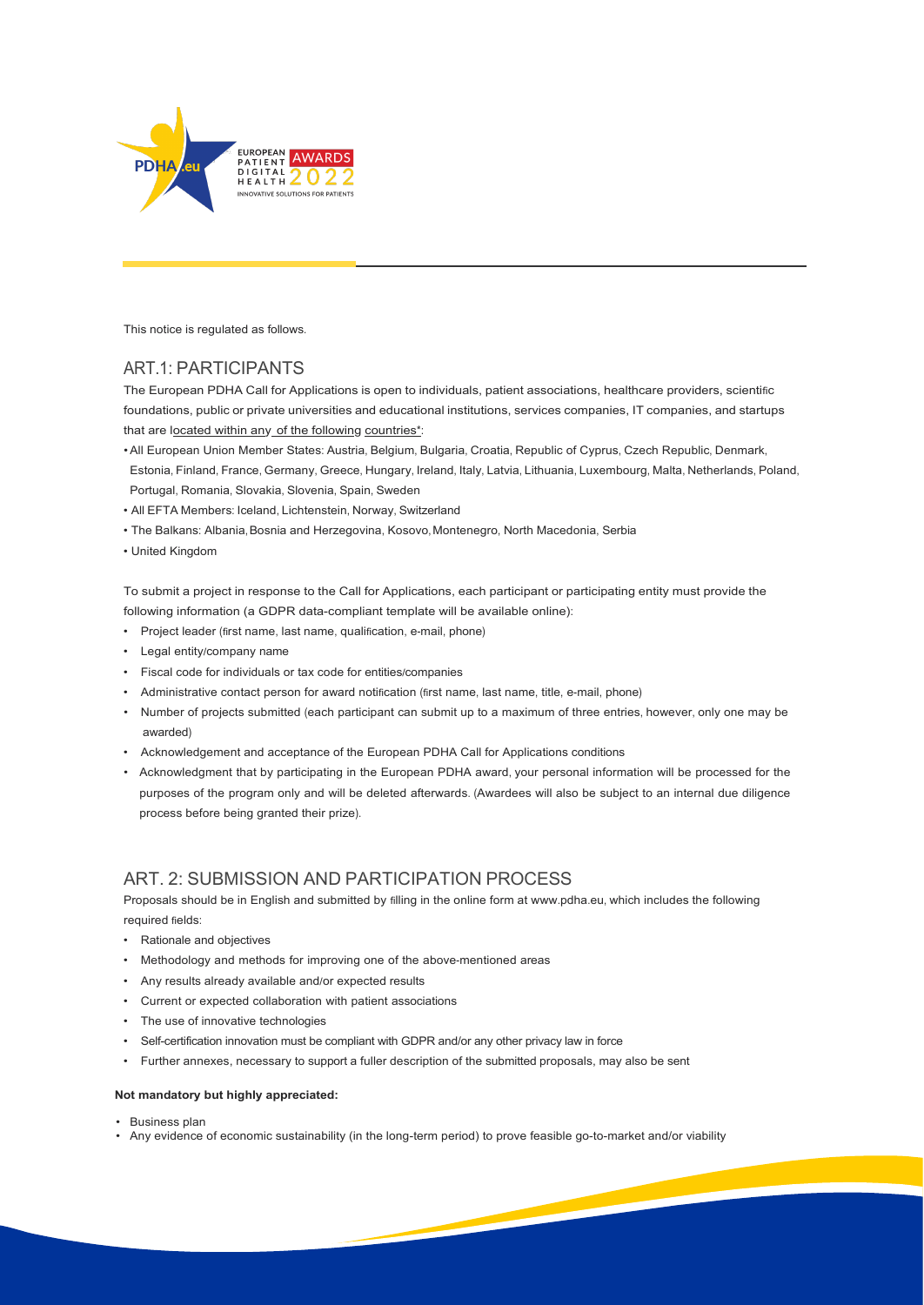

Applications must be submitted in their entirety on [www](http://www.pdha.eu/).pdha.eu between **11:00 am CET on 7 June 2022 and 06:00 pm CET on 8 July 2022.**

\* Projects funded by or developed in collaboration with pharmaceutical companies, including MSD, are ineligible for submission.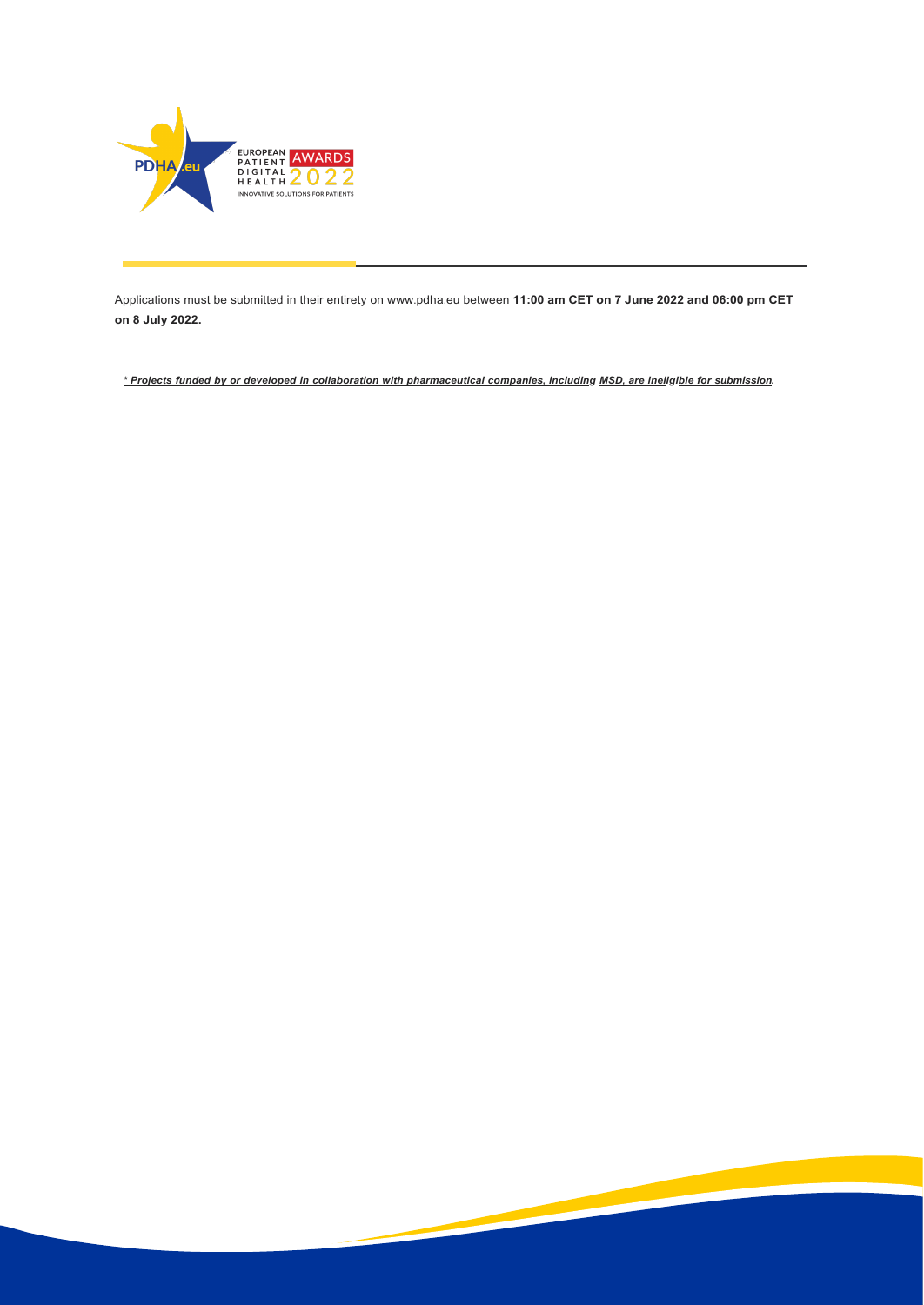

### ART. 3: AREAS OF FOCUS

Eligible projects must relate to at least one of the following core categories:

1. **Digital Prevention and Diagnostics, Mental Health, and Social Support** includes digital solutions focused on disease prevention, remote diagnostics tools, generation of patient data that can be used for early identification of disease risk and earlier diagnosis of existing conditions, tools to help individuals access, engage with, and benefit from strong social support, tools to address mental health, and tools to help patients increase physical activity and develop healthy living habits for better clinical outcomes.

2. **New Ways to Interact with Healthcare Teams and Providers** encompasses breakthrough solutions in new interaction models, knowledge sharing, event management, learning, and communication methods to support doctorpatient relationships.

3. **Disease Monitoring and Therapeutics** focuses on innovative solutions for monitoring patients and tracking disease progression and treatment effectiveness (short, mid -term, and long-term), and new algorithms that could predict the onset of acute events in chronic diseases. Solutions include devices and innovative engineering, as well as systems providing safety and quality of care for both patients and healthcare professionals.

**For all the above, we are looking for already-implemented digital solutions being used with or by patients. Special attention will be given to solutions that have either been collaboratively developed with patients or patient organizations or at least involved them in the process.**

### ART. 4: JUDGING PANEL MEMBERS

The following judging panel members have been invited:

Allied for startups, Active Citizenships Network (ACN), DIGITALEUROPE, European Federation of Neurological Associations (EFNA), European Patients Forum (EPF), Patient Information Forum, PHA Europe, World Bladder Cancer Patient Coalition, Youth Cancer Europe Patient Community, Young Coalition for Prevention and Vaccination.

Further judging panel members details can be consulted at [www.pdha.eu.](http://www.pdha.eu/)

### ART. 5: EVALUATION CRITERIA AND METHODS

The judging panel will evaluate projects based on the following criteria:

PATIENT VALUE DIMENSION

- Collaboration with patient organizations
- Practicality and real-life usability
- Value and tangible end-user benefits for patients
- Test results and effectiveness (if available)